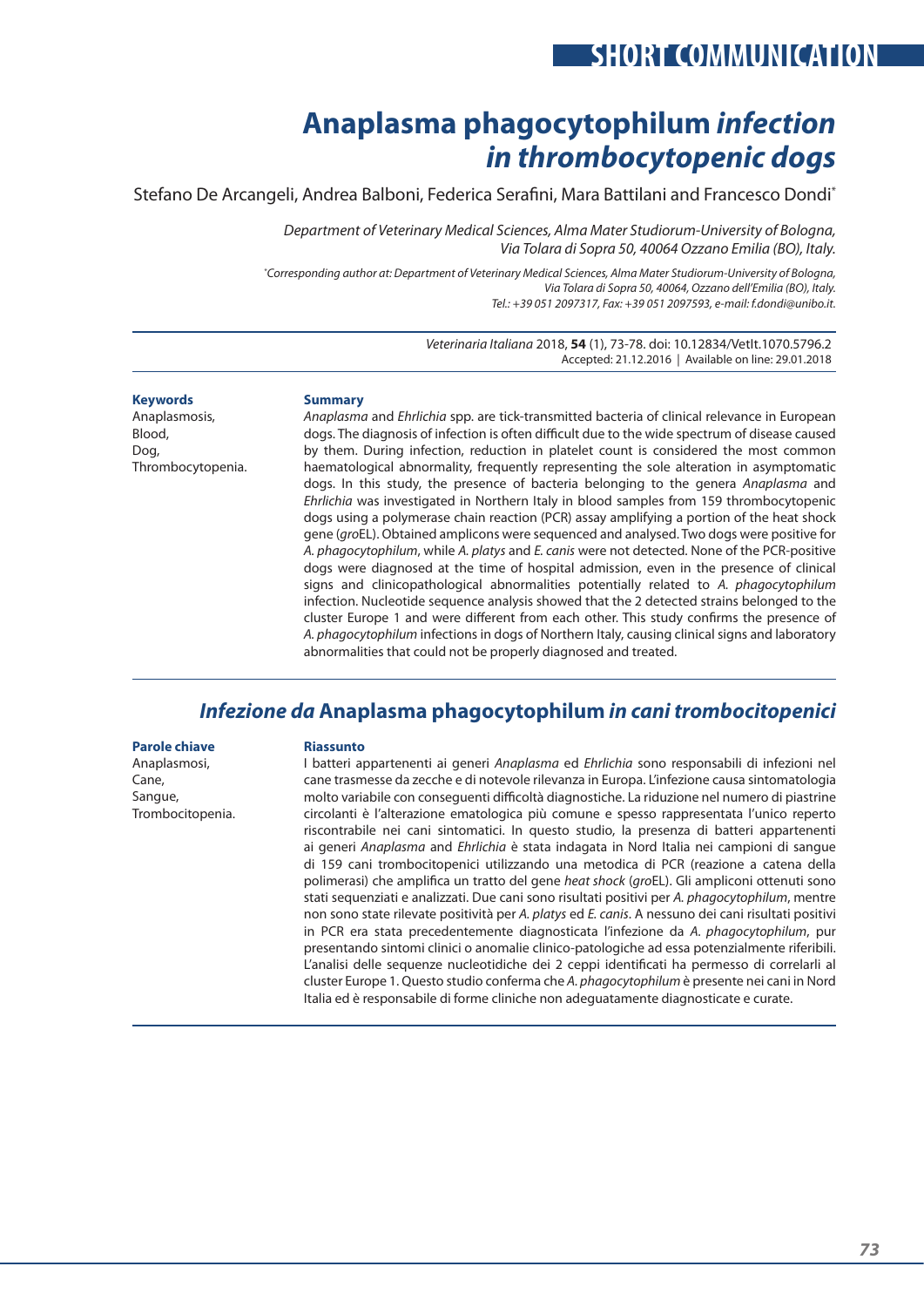Bacterial species belonging to the genera *Anaplasma* and *Ehrlichia* (family *Anaplasmataceae*) are gram‑negative, obligate intracellular alphaproteobacteria that replicate in the cytoplasm of eukaryotic cells (Dumler *et al.* 2001). In particular, *A. phagocytophilum*, *A. platys*, and *E. canis* are tick-transmitted parasites of great importance to canine health in Europe. During infection, they form colonies called morulae in monocytes, granulocytes, and platelets (Allison and Little 2013). Dogs infected by these pathogens can develop a wide spectrum of disease, ranging from subclinical infection to potentially life-threatening illness characterized by fever, lethargy, anorexia and, in most severe cases, bleeding diathesis. Reduction in platelet count is considered the most common haematological abnormality during *Anaplasma* and *Ehrlichia* infection in dogs, frequently representing the sole alteration in asymptomatic cases (Little 2010, Allison and Little 2013). Nevertheless, data on the relevance of these infections as causes of thrombocytopenia are lacking.

The aim of the present study was to investigate the presence of bacteria belonging to the genera *Anaplasma* and *Ehrlichia* in blood samples from thrombocytopenic dogs.

The study was conducted in a veterinary teaching hospital, in Northern Italy, on pet dogs. All dogs referred to the veterinary hospital during a 19‑month period (January 2013 ‑ July 2014) which underwent ethylenediaminetetraacetic acid (EDTA)‑blood sampling for complete blood count (CBC) (ADVIA 2120, Siemens Healthcare Diagnostics, Tarrytown NY, USA) and had thrombocytopenia, were included in the study. Thrombocytopenia was defined as a platelet count (PLT) of less than 160,000 platelets/ µL or less than 75,000 platelets/µL in subjects with evidence of platelet clumps on microscopic examination of a blood smear. Data related to signalment, clinical presentation, and laboratory findings (in particular the PLT values) of sampled dogs were recovered from medical records. Genomic DNA extraction from stored (-20 °C) EDTA-blood samples was carried out using the NucleoSpin Tissue Mini Kit (Macherey‑Nagel, Düren, Germany). Diagnosis of infection was performed using a previously described polymerase chain reaction (PCR) assay (Barber *et al.* 2010). The 2 degenerate primers used in the present study, *gro*EL‑643s (5'‑ACT GAT GGT ATG CAR TTT GAY CG‑3') and *gro*EL‑1236as (5'‑TCT TTR CGT TCY TTM ACY TCA ACT TC‑3'), were able to detect DNA from all known *Anaplasma* spp. and *Ehrlichia* spp. by amplifying an approximately 600 bp fragment of the heat shock gene (*gro*EL). The PCR assay was performed as previously described (Dondi *et al.* 2014). To confirm the reproducibility of the results, DNA extraction and PCR were repeated for the samples tested positive. <sup>1</sup> http://blast.ncbi.nlm.nih.gov/Blast.cgi.

The obtained amplicons were purified and sequenced directly using both forward and reverse primers. The assembled nucleotide sequences were analysed using the BLAST web interface<sup>1</sup>. Multiple alignments between obtained and reference sequences available from GenBank were generated using the ClustalW method implemented in BIOEDIT sequence alignment editor version 7.2.5. Phylogenetic relationships of obtained sequences with *A. phagocytophilum* reference sequences were evaluated using the maximum likelihood method implemented on MEGA version 6.0.6. Kimura 2‑parameter nucleotide substitution model with gamma distribution was used. Bootstrap values were determined by 1000 replicates to assess the confidence level of each branch pattern and values > 50% were reported. The following reference *A. phagocytophilum* strains detected in several hosts from various parts of the world were obtained from GenBank and included in the molecular analysis: America lineage, accession numbers: AF172163; AY219849; AY848749; AY848750; AY848751; AY848752; DQ680012; Europe1 lineage, accession numbers: U96735; AY281849; AF033101; AF478563; AF482760; AF548386; AY529490; EU381150; EU381151; EU381152; EU982549; GQ452227; HM057224; KF778380; Europe2 lineage, accession numbers: AY220468; EU552912; EU552915; EU552919; EU552921; EU552923; Europe3 lineage, accession numbers: AF383227; AF478561; AY281818; EU552922.

Results were analysed using descriptive statistics. Data comparison among subgroups (breed, sex, age, and geographical origin) was performed by chi-square test; statistical significance was set at  $P < 0.05$ .

One hundred fifty-nine dogs were included in the study, and EDTA‑blood samples were tested by PCR. DNA amplification products of the expected size were obtained from the blood samples of 2 dogs (862/2014 and 901/2014), producing an infection rate of 1.26%. Positive results were obtained by repeating the DNA extraction and PCR on blood samples of the 2 dogs. The assembled nucleotide sequences obtained for dogs 862/2014 and 901/2014 were 561 bp in length, and BLAST analysis allowed us to align them with the reference sequences of *A. phagocytophilum* (GenBank accession numbers: KT970678 and KT970679). Nucleotide alignment showed differences between the 2 detected strains (Annex 1, Supplementary Figure 1). The nucleotide sequences of 862/2014 and 901/2014 showed an identity of 99% between them and an identity of 99.5% with several reference strains detected in various hosts and countries (Dog/ IT/EU982549, Dog/SI/EU381150, Dog/SI/EU381151,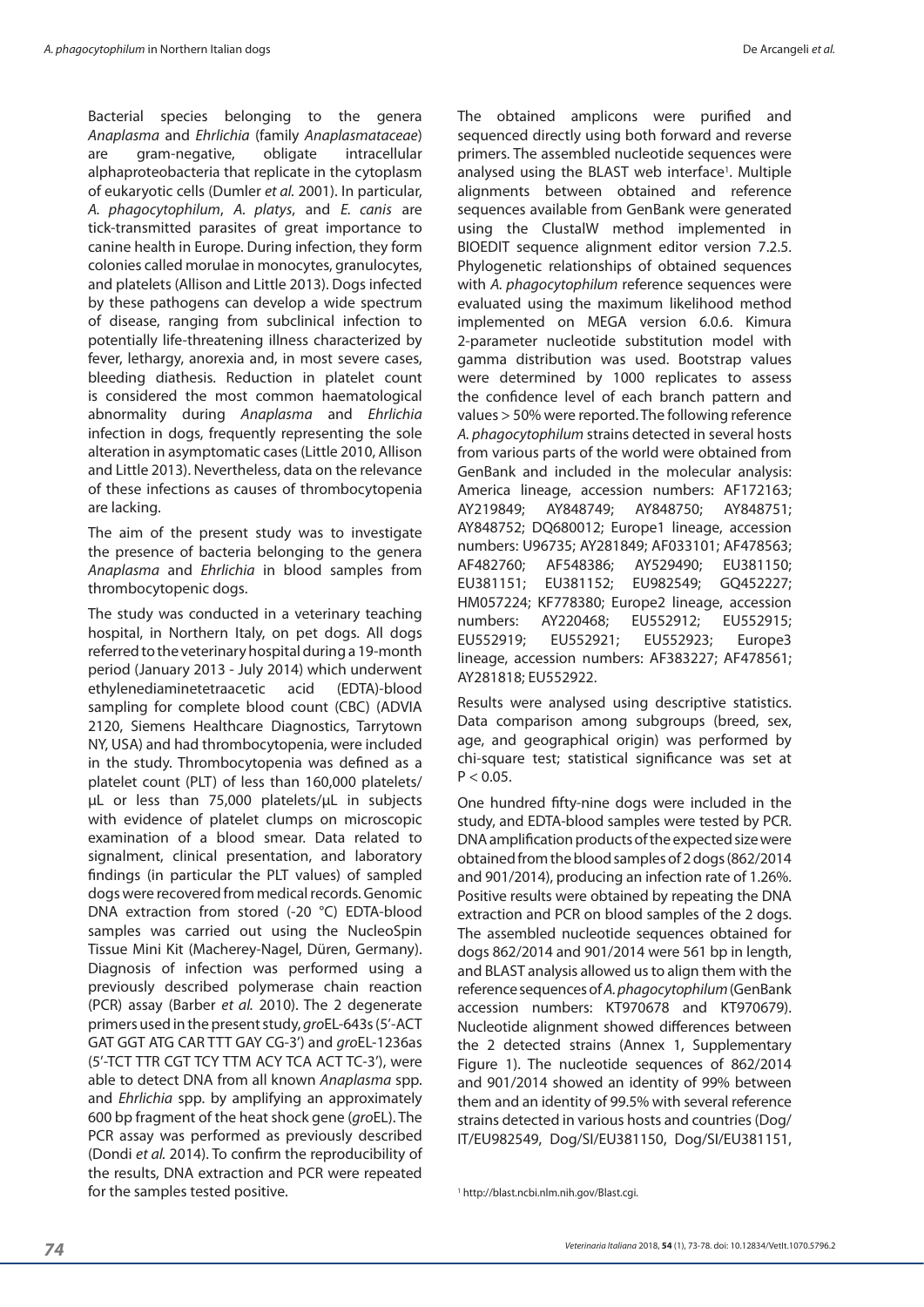

**Figure 1.** *Maximum likelihood tree based on the* gro*EL gene alignment.* Phylogenetic relationships were evaluated using the maximum likelihood method implemented on MEGA version 6.0.6. Kimura 2‑parameter nucleotide substitution model with gamma distribution was used. Bootstrap values were determined by 1000 replicates to assess the confidence level of each branch pattern and values > 50% were reported. *A. phagocytophilum* reference strains were named with: host species, acronym of nation, and GenBank accession number. Highlighted in black: sequences generated in this study. In bold: reference strain 393 (KF778380) identified in a dog in the Veterinary Teaching Hospital of the University of Bologna, Italy, in 2012.

Goat/CH/GQ452227, Horse/CH/U96735, Horse/ DE/AF482760, Horse/SE/AY529490, Human/SI/ AF033101, Tick/DE/AY281849, Tick/SI/EU381152), including an *A. phagocytophilum* strain previously identified in a dog in the Veterinary Teaching Hospital of the University of Bologna, Italy (Dog/IT/ KF778380) (Dondi *et al.* 2014). The bacteria strains 862/2014 and 901/2014 showed 2 peculiar amino acid substitutions (data not shown). Phylogenetic analysis revealed 4 main clusters, supported by significant bootstrap values, consistent with the

accepted nomenclature (Figure 1); 862/2014 and 901/2014 formed 2 independent monophyletic branches into cluster Europe 1. No significant difference in *A. phagocytophilum*‑positive subjects between subgroups was detected.

In this study, the blood samples of 2 out of 159 thrombocytopenic dogs were PCR‑positive for *A. phagocytophilum*. No dogs positive for *A. platys* or *E. canis* were detected. Dog 901/2014 showed no specific signs of *A. phagocytophilum*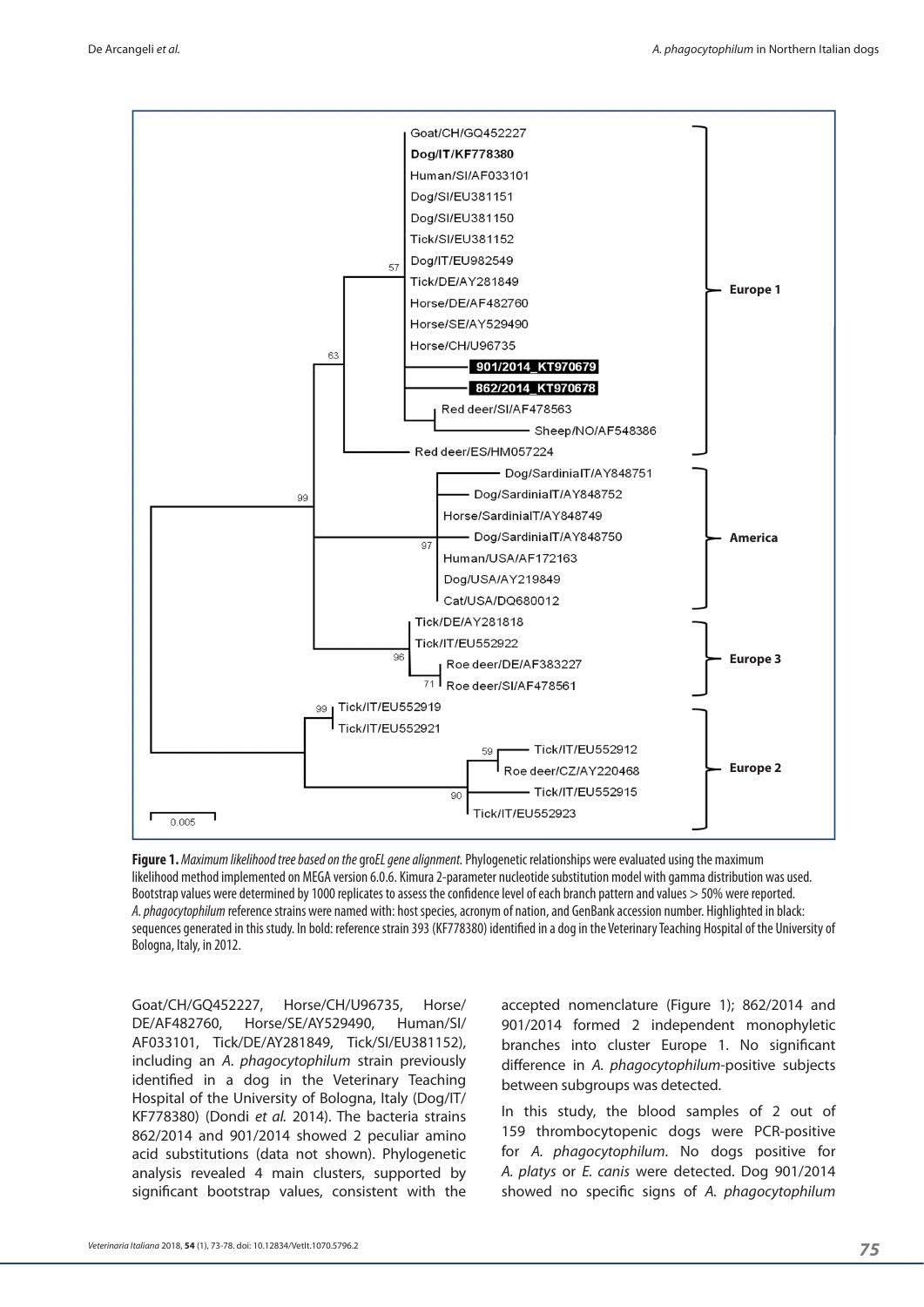infection, with the exception of thrombocytopenia; whereas dog 862/2014 had clinical signs and clinicopathological abnormalities potentially related to *A. phagocytophilum* infection, such as anaemia, increased hepatic enzymes, hypoalbuminemia, thrombocytopenia, positive Coombs test, and abortion. Nevertheless, anaplasmosis had not been suspected at the time of hospitalization in either dog, and neither had been treated with specific therapy. Data on the prevalence of *Anaplasma* and *Ehrlichia* infections in Northern Italy are lacking. Moreover, comparison between the data obtained in this study and those described in previous epidemiological investigations is difficult due to the different inclusion criteria and diagnostic tools used. Nevertheless, the identification of 2 dogs infected by *A. phagocytophilum* and the absence of dogs infected by *E. canis* is in contrast with other epidemiological studies conducted in Italy, which have detected a high prevalence of *E. canis* and no cases of *A. phagocytophilum* infection (Solano‑Gallego *et al.* 2006, Trotta *et al.* 2009). However, a case of *A. phagocytophilum* infection in a dog had already been reported in the province of Bologna (Dondi *et al.* 2014). Contrarily, the absence of *A. platys* in

blood samples from dogs is in agreement with a previous molecular survey performed in the same geographic area (Trotta *et al.* 2009), suggesting a low circulation of this bacterium in Northern Italy. The discrepancies between *A. phagocytophilum* and *E. canis* infection rates evidenced in this study and those of other studies may be due to the choice of thrombocytopenia as the only clinicopathological finding used as inclusion criteria in the present study. In this way, a greater number of dogs infected by *A. phagocytophilum* may have been selected because this bacterium is often responsible for asymptomatic infections in dogs that show only thrombocytopenia (Egenvall *et al.* 2000, Little 2010).

In conclusion, this study allows us to confirm the presence of *A. phagocytophilum* infections in dogs of Northern Italy, causing clinical signs and laboratory abnormalities that could not be properly diagnosed and treated. Furthermore, even if the number of infected dogs on the total number of thrombocytopenic dogs analysed is relatively low, our study confirm that *A. phagocytophilum* should be considered as a potential cause of thrombocytopenia in dogs.

### *References*

- Allison R.W. & Little S.E. 2013. Diagnosis of rickettsial diseases in dogs and cats. *Vet Clin Pathol*, **42**, 127‑144.
- Barber R.M., Li Q., Diniz P.P., Porter B.F., Breitschwerdt E.B., Claiborne M.K., Birkenheuer A.J., Levine J.M., Levine G.J., Chandler K., Kenny P., Nghiem P., Wei S., Greene C.E., Kent M., Platt S.R., Greer K. & Schatzberg S.J. 2010. Evaluation of brain tissue or cerebrospinal fluid with broadly reactive polymerase chain reaction for *Ehrlichia*, *Anaplasma*, spotted fever group *Rickettsia*, *Bartonella*, and *Borrelia* species in canine neurological diseases (109 cases). *J Vet Intern Med*, **24**, 372‑378.
- Dondi F., Russo S., Agnoli C., Mengoli N., Balboni A., Alberti A. & Battilani M. 2014. Clinicopathological and molecular findings in a case of canine *Anaplasma phagocytophilum* infection in Northern Italy. *Scientific World Journal*, 810587.
- Dumler J.S., Barbet A.F., Bekker C.P., Dasch G.A., Palmer G.H., Ray S.C., Rikihisa Y. & Rurangirwa F.R. 2001. Reorganization of genera in the families *Rickettsiaceae* and *Anaplasmataceae* in the order Rickettsiales: unification of some species of *Ehrlichia* with *Anaplasma*,

*Cowdria* with *Ehrlichia* and *Ehrlichia* with *Neorickettsia*, descriptions of six new species combinations and designation of *Ehrlichia equi* and 'HGE agent' as subjective synonyms of *Ehrlichia phagocytophila*. *Int J Syst Evol Microbiol*, **51**(Pt 6), 2145‑2165.

- Egenvall A., Lilliehöök I., Bjöersdorff A., Engvall E.O., Karlstam E., Artursson K., Heldtander M. & Gunnarsson A. 2000. Detection of granulocytic *Ehrlichia* species DNA by PCR in persistently infected dogs. *Vet Rec*, **146**, 186‑190.
- Little S.E. 2010. Ehrlichiosis and anaplasmosis in dogs and cats. *Vet Clin North Am Small Anim Pract*, **40**, 1121‑1140.
- Solano‑Gallego L., Trotta M., Razia L., Furlanello T. & Caldin M. 2006. Molecular survey of *Ehrlichia canis* and *Anaplasma phagocytophilum* from blood of dogs in Italy. *Ann N Y Acad Sci*, **1078**, 515‑518.
- Trotta M., Fogliazza A., Furlanello T. & Solano‑Gallego L. 2009. A molecular and serological study of exposure to tick‑borne pathogens in sick dogs from Italy. *Clin Microbiol Infect*, **15**(Suppl 2), 62‑63.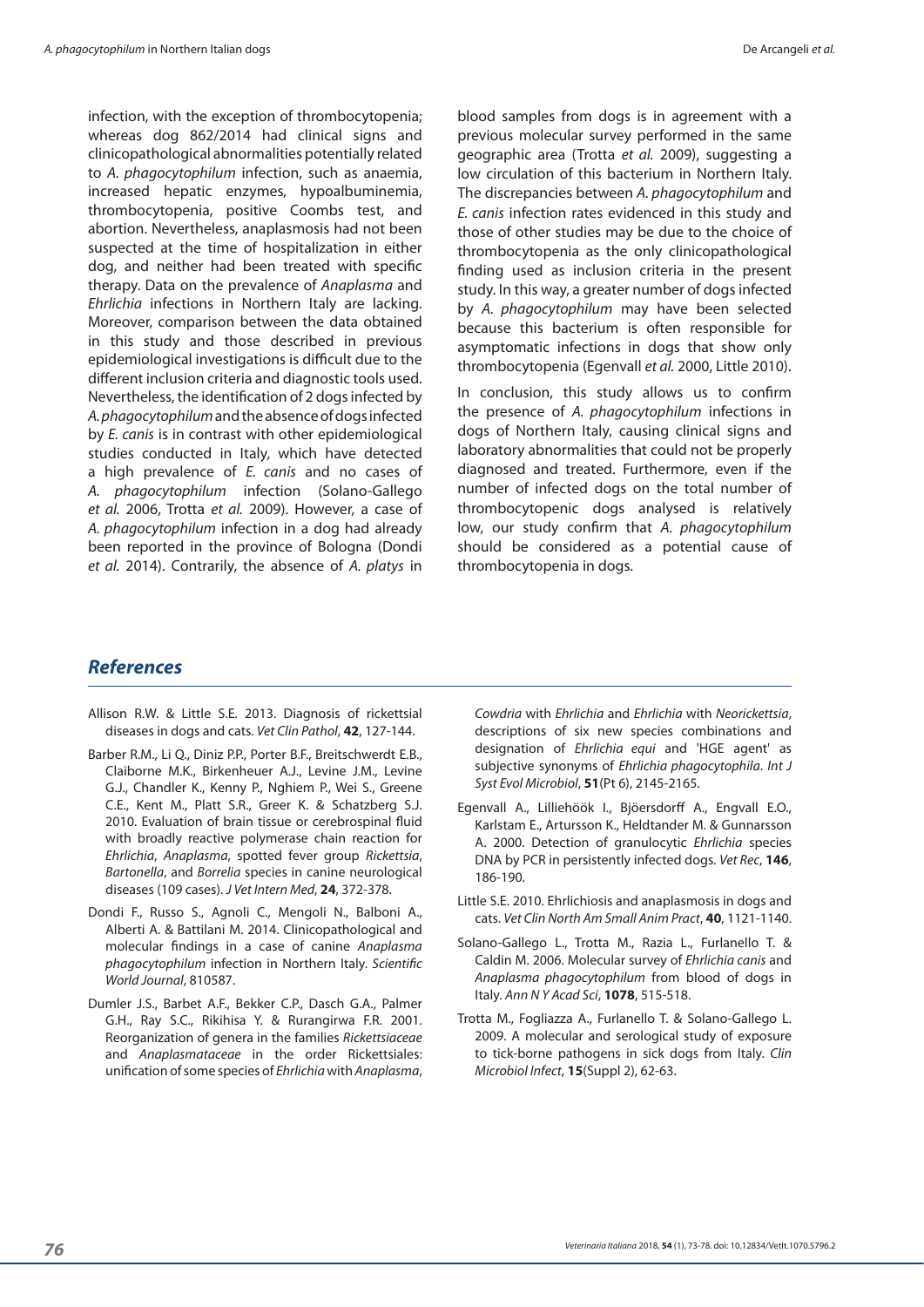### *Annex 1*

**Publisher:** Istituto Zooprofilattico Sperimentale dell'Abruzzo e del Molise 'G. Caporale' | **Journal:** Veterinaria Italiana | **Article Type:** Reasearch Article | **Volume:** XX; **Issue:** X; **Year:** 2018; **doi:** 10.12834/VetIt.1070.5796.2

**Supplementary Figure 1.** *Nucleotide sequence alignment of partial* gro*EL gene between obtained and reference sequences.* Multiple alignments between obtained and reference sequences available from GenBank were generated using the ClustalW method implemented in BIOEDIT sequence alignment editor version 7.2.5. Alignment was generated with sequences of 437 bp in length, because not all the reference sequences covered the 561 bp of the two sequences obtained in this study. The ruler at the top shows the nucleotide positions. Dots represent nucleotide positions identical to the upper reference sequence. —cont'd